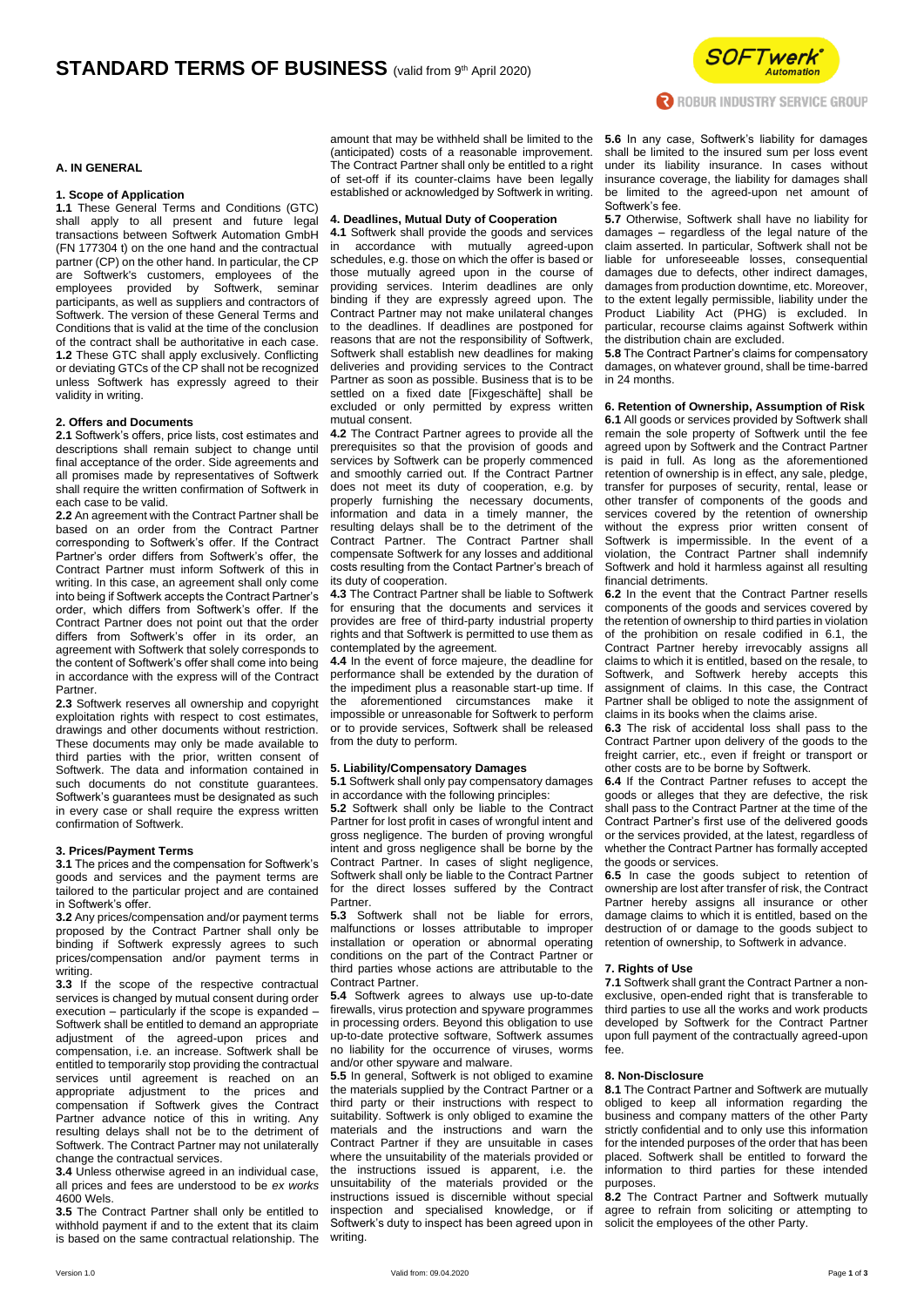

## **9. Changes in the Prices of Raw Materials**

**9.1** Softwerk shall be entitled to adjust the agreedupon prices of goods and services up or down (surcharge for materials) depending on changes in the prices of raw materials. The surcharge for materials that is in effect at the time of delivery shall always control the actual price of a product, regardless of the surcharge for materials that was in effect when the offer was made or the order was placed.

# **B. ENGINEERING**

#### **10. Special conditions for contracts for work and services**

When contracts for work and services are entered into by the Contract Partner and Softwerk, the following special conditions shall apply as a supplement:

**10.1** The order shall generally be fulfilled on site on the Contract Partner's business premises. In particular, this shall apply if work documents cannot be released and/or if ongoing technical discussions or technical coordination with the Contract Partner is necessary.

**10.2** Softwerk shall have the exclusive right to issue instructions to its agents and employees, particularly with respect to familiarisation, guidance and supervision, even if the order is fulfilled on the business premises of the Contract Partner. This shall not affect the Contract Partner's right to issue order-related performance guidelines relating to the work product in individual cases.

**10.3** The Contract Partner shall confirm performance progress by signing the installation reports submitted to it. In other respects, the following provisions shall apply to the acceptance of performance:

**10.3.1** The Contract Partner shall promptly accept the order results in writing after a successful function test, but no later than three days after delivery of the order results. The function test shall be deemed to have been passed if the order results meet the contractually agreed-upon requirements in all main points.

**10.3.2** The Contract Partner shall promptly inform Softwerk in writing if it becomes aware of defects in the course of the function test. If there are material defects in performance, Softwerk shall initially be given the opportunity to rectify the defects within a reasonable period of time – to the exclusion of other claims.

**10.3.3** If the Contract Partner does not promptly accept the order results despite its duty of acceptance, Softwerk can set a grace period in writing of one week to make a declaration of acceptance. If Softwerk has informed the Contract Partner of this in the written notice establishing the grace period, acceptance shall be deemed to have been given if the Contract Partner fails to specify the grounds for refusing acceptance in writing within an additional week. Moreover, acceptance shall also be deemed to have been given if the Contract Partner begins putting the order results to productive use.

**10.4** Softwerk shall initially fulfil its warranty for any defects in the order results, by repair or replacement at its own option. If the attempts at repair/replacement are unsuccessful despite at least two attempts at supplementary performance, the Contract Partner can demand a reduction in the price or rescission and compensatory damages within the limits of liability specified in Item 5. If the defects are minor, the Contract Partner shall have no right of rescission. The warranty period for defects shall be 12 months from acceptance in accordance with Item 11.3.3.

## **11. Special conditions for employee leasing agreements**

The following conditions shall apply to employee leasing agreements between the employer and Softwerk as a supplement:

**11.1** Softwerk shall be liable for ensuring that the leased temporary workers are generally suitable for the agreed-upon work and are carefully selected and checked for the necessary qualifications. There shall be no other duty of examination.

**11.2** Softwerk does not owe the employer any particular work performance or success *per se*. The leased temporary workers are not authorised agents, vicarious agents or servants of Softwerk. The leased temporary workers are not authorised to collect debts or make or receive legal declarations with effect for and against Softwerk.

**11.3** The employer shall familiarise the leased temporary workers with their duties and give them instructions and supervise them in their work. The employer shall also ensure compliance with all statutory, regulatory and other provisions. In particular, the employer shall be responsible for compliance with all occupational health and safety provisions. If there is no compliance with occupational health and safety provisions, the leased temporary employees shall be entitled to refuse to work – without Softwerk losing its right to the contractually agreed-upon compensation.

**11.4** Softwerk shall not be liable for the nature, scope, execution or quality of the work performed by the leased temporary employees for the employer. In this regard, the employer shall indemnify Softwerk against any and all claims that may be asserted by third parties in connection with the performance of the duties delegated to the leased temporary employees or that are asserted against Softwerk.

**11.5** If there is a strike at the employer's business, Softwerk shall not be obliged to supply temporary employees.

**11.6** Softwerk's offer shall form the basis for calculating and paying compensation to Softwerk.

**11.7** The notice periods for terminating employee leasing agreements shall be specified in Softwerk's offer.

# **C. Maintenance**

**12.1** The following special conditions shall apply as a supplement to any maintenance agreements and maintenance orders between the Contract Partner and Softwerk:

**12.2** These STBs shall apply to telephone authorisations of maintenance measures without restriction.

**12.3** To document the order and the provision of services, the Contract Partner shall sign an installation report from Softwerk before and after the provision of services, indicating the date, time of day and confirmation of the order.

#### **D. Supply Services**

# **13. Special Conditions for Supply Services**

**13.1** The following special conditions shall apply as a supplement to any contracts between the Contract Partner and Softwerk to supply spare parts or other technical components:

**13.2** Products in the original packaging with the original seal of Softwerk and packages with the original seal of Siemens can also contain used products repaired by Siemens or products from the spare parts pool.

**13.3** If goods are returned, the prerequisite for acceptance by Softwerk is that the seals placed on the goods by Softwerk or Siemens and the goods themselves are undamaged. If the seals on the goods have been broken, the goods shall be considered used. In this case, Softwerk shall be entitled to refuse to accept the goods or to charge the Contract Partner a flat fee of 50% of the value of the goods for inspecting them.

**13.4** The warranty period for new goods shall be 12 months from delivery to the customer. Softwerk gives no warranty for used performance items, unless otherwise agreed upon in writing in an individual case.

**13.5** If the goods or services provided by Softwerk are defective, Softwerk shall meet its warranty obligations in the form of improvement/replacement or price reduction/rescission, when possible. The Contract Partner shall have no further claims in connection with Softwerk's goods or services.

# **14. Duty to Inspect and Notice of Defect**

**14.1** The Contract Partner shall inspect the deliveries made by Softwerk for completeness and defects immediately after receipt. The Contract Partner shall complain of any defects in the supply services provided by Softwerk promptly after receipt by sending a registered letter or making an annotation to Softwerk on the shipping note/bill of lading. In so doing, the Contract Partner shall indicate the specific defects and describe them as precisely as possible. An unsubstantiated allegation of defects, not specified in detail, does not satisfy the Contract Partner's duty to give notice of defects. The same shall apply to defects discovered at a later date.

**14.2** If the Contract Partner fails to meet its duty to inspect and give notice of defects promptly after receipt, Softwerk's performance shall be deemed to be defect-free or accepted with all defects. If there is no formal acceptance by the Contract Partner, Softwerk's performance shall be deemed to be delivered and accepted no later than one week after Softwerk's notification of completion.

**14.3** If, after receipt of a notice of defect, it should turn out that the error or defect in Softwerk's performance does not constitute a defect under warranty law, but resulted from incorrect or improper use by the Contract Partner or from other circumstances attributable to the Contract Partner, Softwerk can charge the Contract Partner a reasonable fee (including expenses incurred) for investigating or examining the complained-of defects.

# **15. Restitution and refund**

**15.1** The buyer does not have any right for restitution and refund, except for claims. A claim is justified, if

- New goods exhibit a defect that already existed at the time of transfer (warranty period, see point 13.4 of standard terms of business) or
- the delivered goods differ from the goods ordered ("incorrect delivery").

New goods which are defect can be returned 12 months from delivery and incorrect deliveries must be sent back to Softwerk Professional Automation GmbH, Maria-Theresia-Straße 51, 4600 Wels within 7 days after delivery of the goods by the latest.

Before sending back the goods, the buyer hast to download the form "Customer-Supplier Claim-Form.pdf" from *<https://www.softwerk.at/info/downloadcenter>* and

enclose it to the goods to be returned .

**15.2.** Softwerk checks the returned goods after receiving them. Softwerk only accepts the return of incorrect deliveries under the precondition that the goods were not used and/or damaged by the buyer. Precondition for the acceptance of returned (new) goods in the case of a defect is, that the defect has already existed at the time of handing-over the goods. The buyer bears the full burden of proof. If the previously mentioned preconditions are not met (= unjustified claim), Softwerk is entitled to refuse acceptance. In this case, no claim on guarantee or exchange of the wrong delivery or monetary return exists.

**15.3** In case of an justified claim the costs for dispatch are taken over by Softwerk. The risk of loss during delivery has to be borne by the buyer. If Softwerk accepts returns on goodwill (no justified claim), the return occurs at the expenses of and danger of buyer.

**15.4** In the case of justified complaint, Softwerk is entitled either to repair (i) the product, to transmit (ii)